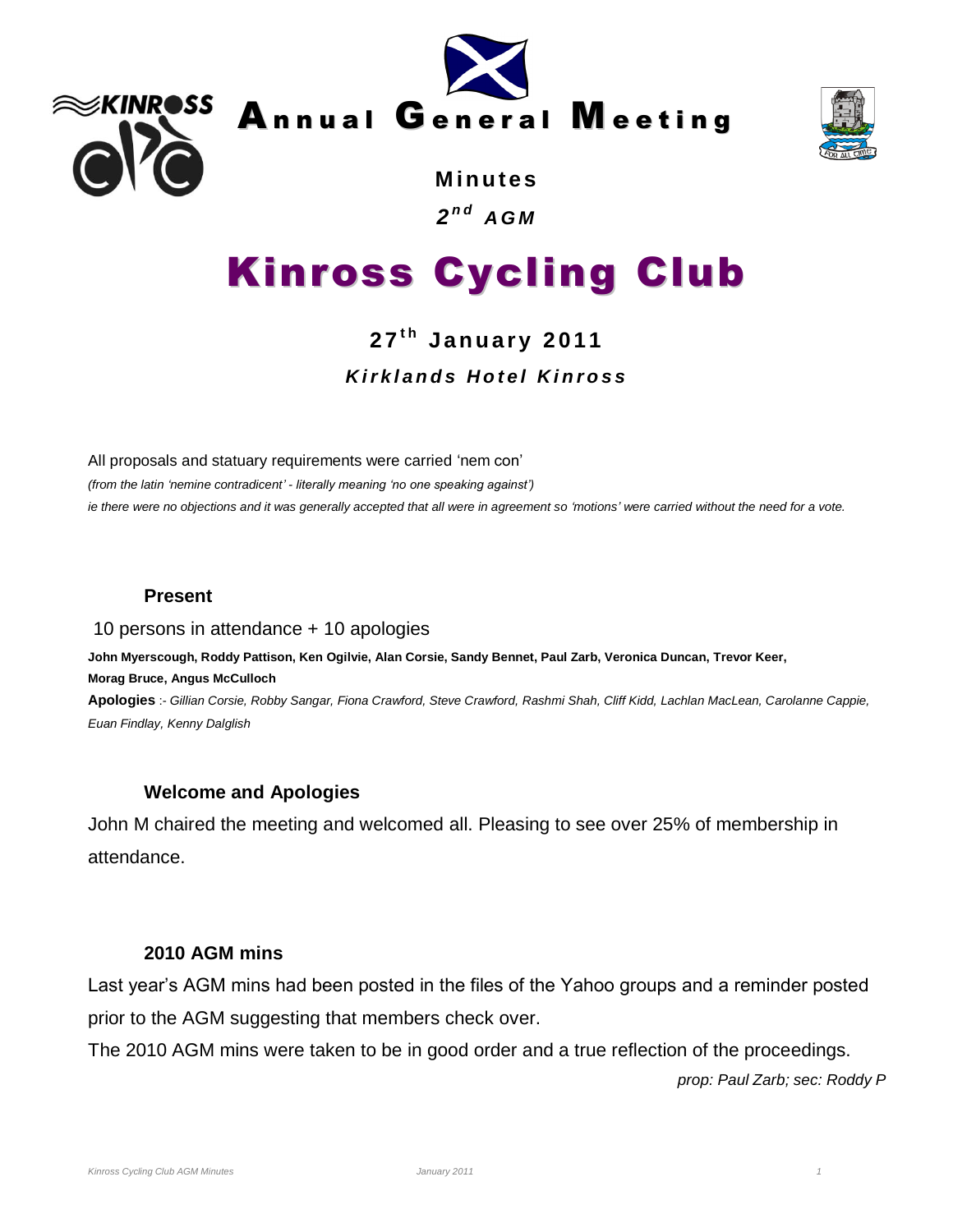# **Financial Accounts and Report**

Alan Corsie prepared a summary of the clubs accounts and gave a verbal report on the clubs finances.

The accounts did not show income from the Kinross sportive.

Alan Corsie had kept very good, clear and detailed accounts over the year and was thanked for doing such an excellent job.

The clubs finances are shown in the red but funds from the sportive can easily show our finances are very healthy if required.

It was pleasing to see that we are now holding over £600 of cycling kit as assets to the club. The constitution states that end of year accounts should be Audited.

It was agreed that it could be wave again this year. Our accounts are available to any to see along with the treasures book keeping. However, both Roddy P and Alan C will investigate with their respective accountants if the clubs accounts can be rubber stamped for no charge or token payment

*The accounts were deemed to be in good order.. prop: Sandy Bennett; sec: Paul Zarb*

#### **Chairman's / President Report**

No written report was forthcoming but Roddy P gave a verbal account as to how successful the club continues to be with many new initiatives. He stated credit was due to the many members who have become involved and taken on various rolls within the club and assisting in the organising of events.

#### **Election of Committee**

John advised that the club continues to make decision on a collective basis by posting messages on the yahoo forum for all members to contribute towards. This is working extremely well. If however, some contentious issue arises and a formal decision is needed to be made by the committee a larger committee would give a more balance a represented view for the membership.

Roddy P was elected as club president for next 3 years.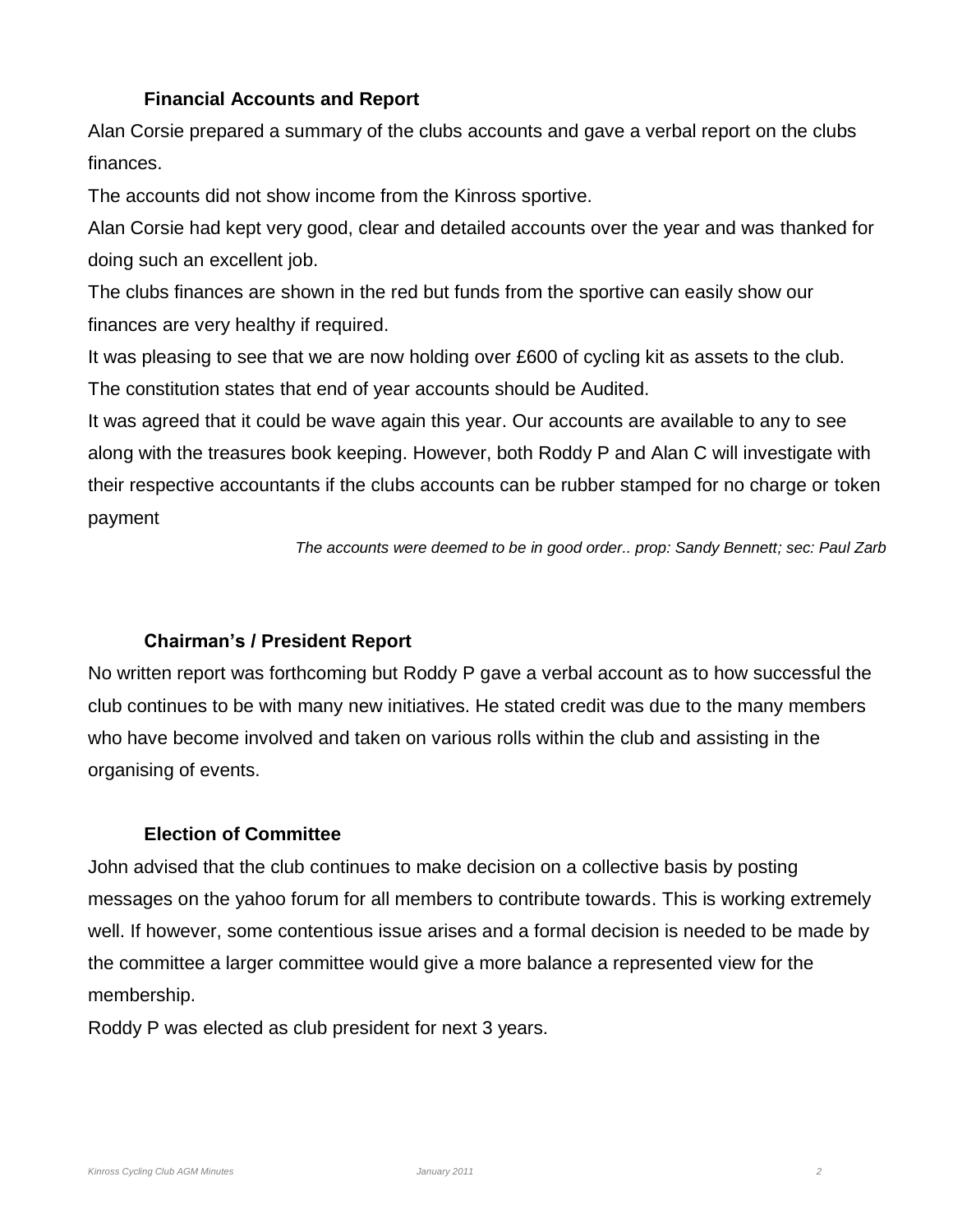The following have been 'elected ' to serve on the committee for 2011

- **Roddy P** *President*
- **Paul Zarb** *Chairman*
- **John Myerscough** *Secretary*
- **Alan Corsie** *Treasurer*
- **Ken Ogilvie** *Fife Cycling Association rep*
- **Veronica Duncan** *Kit manager*
- **Trevor Keer** *Webmaster*
- **Gillian Corsie** *Membership secretary*

*The above proposition was deemed to be strengthening club proceedings.. prop: Alan Corsie; sec: Sandy B* **Angus McCulloch** has subsequently been co-opted to the committee as *Calendar organiser*

# **Subscriptions**

After some discussions, including an increase to £15 a year membership, it was proposed that the level of subs should be held as 2009 & 2010 level of **£10 for 2011**

*prop: Trevor Keer; sec: Ken Ogilvie*